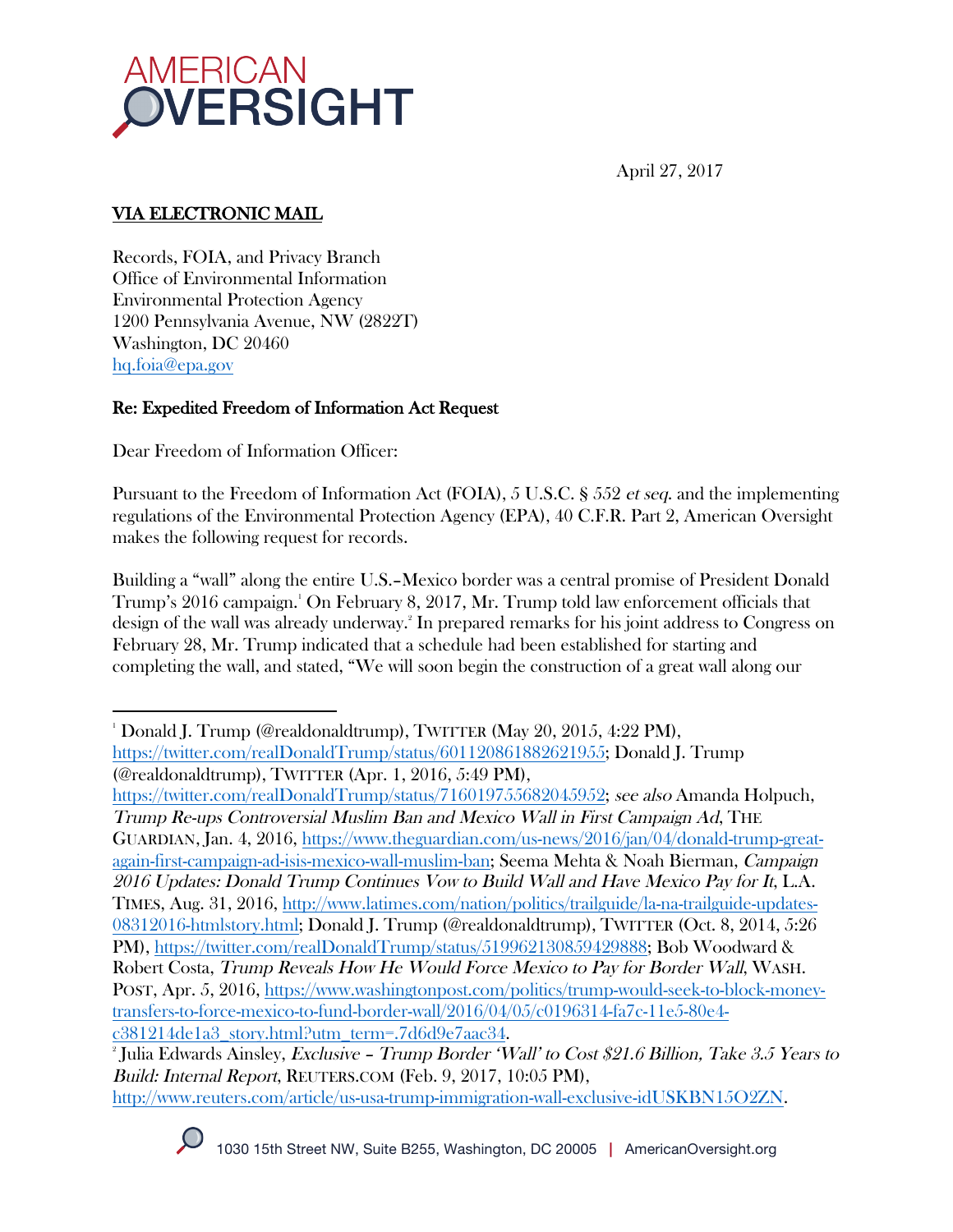southern border. It will be started ahead of schedule and, when finished, it will be a very effective weapon against drugs and crime."<sup>3</sup>

Records from the Department of Homeland Security (DHS) reportedly suggest that the agency is already "seeking waivers to address environmental laws on building in some areas."4 Many stakeholders have expressed concerns about the environmental impact of the construction project that was a hallmark issue of Mr. Trump's campaign. 5 Given the administration's singular focus on moving forward with the wall and the cost estimates of its fulfillment ranging from  $\$8$  billion $^{\circ}$  to  $\$22$ billion<sup>7</sup> to \$70 billion,<sup>8</sup> Americans have a significant interest in keeping abreast of developments and cost as this project progresses.

## Requested Records

American Oversight requests that EPA produce the following within twenty business days and seeks expedited review of this request for the reasons identified below:

- 1. Any assessment or analysis regarding the impact of the construction of a wall, fence, or other physical or virtual barrier that would extend the full length of the U.S.–Mexico border, or any portion thereof.
- 2. Any correspondence, including emails, regarding any assessment or analysis of the impact of the construction of a wall, fence, or other physical barrier that would extend the full length of the U.S.–Mexico border, or any portion thereof, and whether such a wall, fence, or other physical barrier would need only a single or multiple impact assessments.

Please provide all responsive records from November 8, 2016, through the date the search is conducted.

In addition to the records requested above, American Oversight also requests records describing the processing of this request, including records sufficient to identify search terms used and

 3 Donald Trump's Congress Speech, CNN.COM (Mar. 1, 2017, 12:54 AM),

http://www.cnn.com/2017/02/28/politics/donald-trump-speech-transcript-full-text/. 4 <sup>4</sup> Ainsley, *supra* note 2.

<sup>&</sup>lt;sup>5</sup> Jamie Condliffe, *Trump's Border Wall Will Be Awful for the Environment*, TECHNOLOGY REVIEW, Jan. 27, 2017, https://www.technologyreview.com/s/603524/trumps-border-wall-will-beawful-for-the-environment/; Julia Carrie Wong, Trump's Border Wall Hits Snag as Congressman Backs Environmental Suit, The GUARDIAN, Apr. 12, 2017, https://www.theguardian.com/usnews/2017/apr/12/border-wall-lawsuit-environment-trump-raul-grijalva; Borderlands, Sierra Club, http://www.sierraclub.org/borderlands (last visited Apr. 26, 2017).

<sup>6</sup> Jeremy Diamond, Trump: Border Wall Will Cost \$8 Billion, CNN (Feb. 9, 2017, 4:27 PM), http://www.cnn.com/2016/02/09/politics/donald-trump-border-wall-cost-8-billion/. 7

<sup>&</sup>lt;sup>7</sup> Ainsley, *supra* note 2.

 $\rm^8$  Ron Nixon, *Border Wall Cost 3 Times Estimates, Senate Democrats' Report Says*, N.Y. TIMES, Apr. 18, 2017, https://www.nytimes.com/2017/04/18/us/politics/senate-democrats-border-wall-costtrump.html.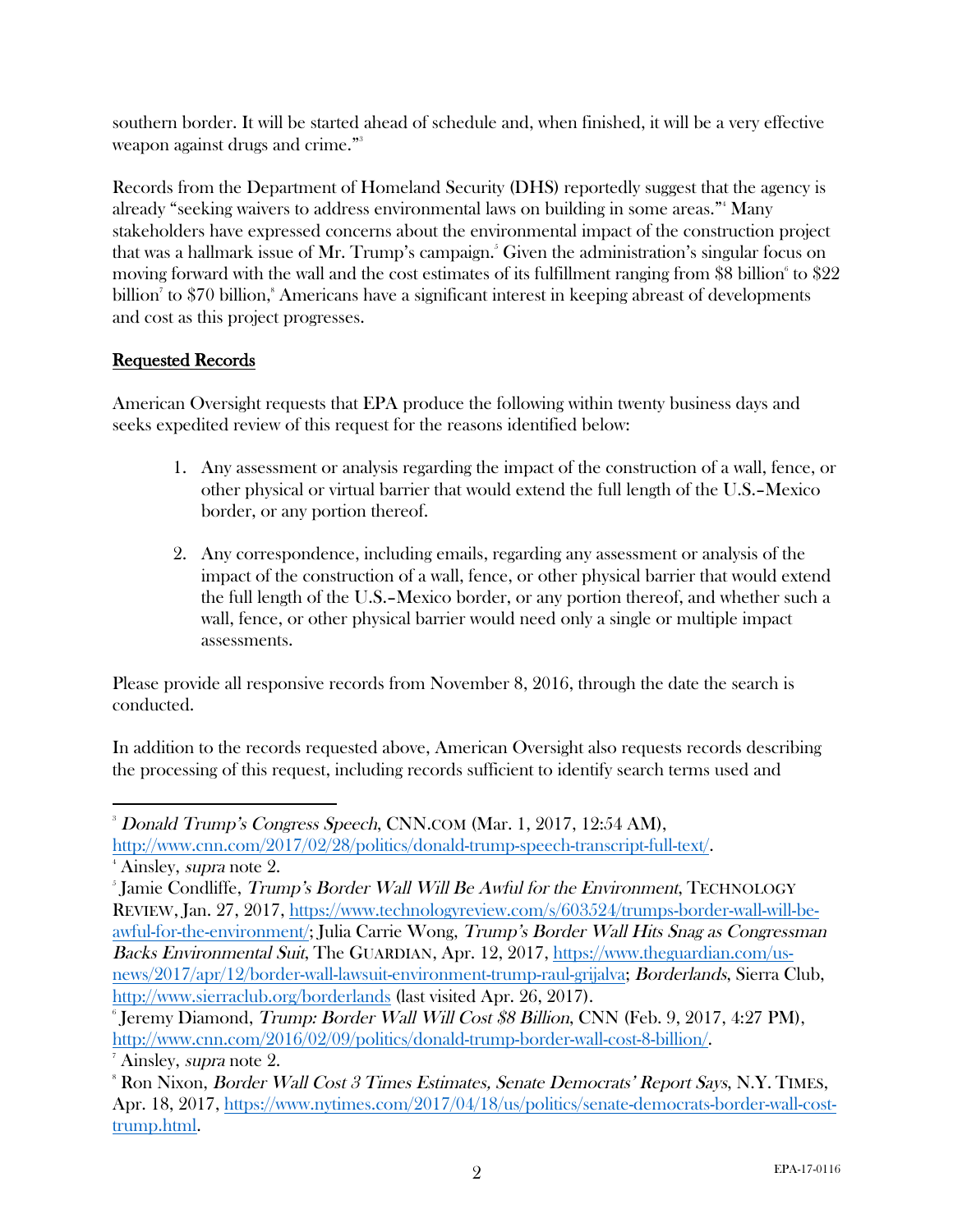locations and custodians searched and any tracking sheets used to track the processing of this request. If EPA uses FOIA questionnaires or certifications completed by individual custodians or components to determine whether they possess responsive materials or to describe how they conducted searches, we also request any such records prepared in connection with the processing of this request.

American Oversight seeks all responsive records regardless of format, medium, or physical characteristics. In conducting your search, please understand the terms "record," "document," and "information" in their broadest sense, to include any written, typed, recorded, graphic, printed, or audio material of any kind. We seek records of any kind, including electronic records, audiotapes, videotapes, and photographs, as well as letters, emails, facsimiles, telephone messages, voice mail messages and transcripts, notes, or minutes of any meetings, telephone conversations or discussions. Our request includes any attachments to these records. No category of material should be omitted from search, collection, and production.

Please search all records regarding agency business. You may not exclude searches of files or emails in the personal custody of your officials, such as personal email accounts. Records of official business conducted using unofficial systems or stored outside of official files is subject to the Federal Records Act and FOIA.<sup>9</sup> It is not adequate to rely on policies and procedures that require officials to move such information to official systems within a certain period of time; American Oversight has a right to records contained in those files even if material has not yet been moved to official systems or if officials have, through negligence or willfulness, failed to meet their obligations.10

In addition, please note that in conducting a "reasonable search" as required by law, you must employ the most up-to-date technologies and tools available, in addition to searches by individual custodians likely to have responsive information. Recent technology may have rendered EPA's prior FOIA practices unreasonable. In light of the government-wide requirements to manage information electronically by the end of 2016, it is no longer reasonable to rely exclusively on custodian-driven searches.11 Furthermore, agencies that have adopted the National Archives and

 

<sup>9</sup> See Competitive Enter. Inst. v. Office of Sci. & Tech. Policy, 827 F.3d 145, 149—50 (D.C. Cir. 2016); cf. Judicial Watch, Inc. v. Kerry, 844 F.3d 952, 955—56 (D.C. Cir. 2016).<br><sup>10</sup> See Competitive Enter. Inst. v. Office of Sci. & Tech. Policy, No. 14-cv-765, slip op. at 8 (D.D.C.

Dec. 12, 2016) ("The Government argues that because the agency had a policy requiring [the official] to forward all of his emails from his [personal] account to his business email, the [personal] account only contains duplicate agency records at best. Therefore, the Government claims that any hypothetical deletion of the [personal account] emails would still leave a copy of those records intact in [the official's] work email. However, policies are rarely followed to perfection by anyone. At this stage of the case, the Court cannot assume that each and every work related email in the [personal] account was duplicated in [the official's] work email account." (citations omitted)).

<sup>&</sup>lt;sup>11</sup> Presidential Memorandum—Managing Government Records, 76 Fed. Reg. 75,423 (Nov. 28, 2011), https://obamawhitehouse.archives.gov/the-press-office/2011/11/28/presidentialmemorandum-managing-government-records; Office of Mgmt. & Budget, Exec. Office of the President, Memorandum for the Heads of Executive Departments & Independent Agencies,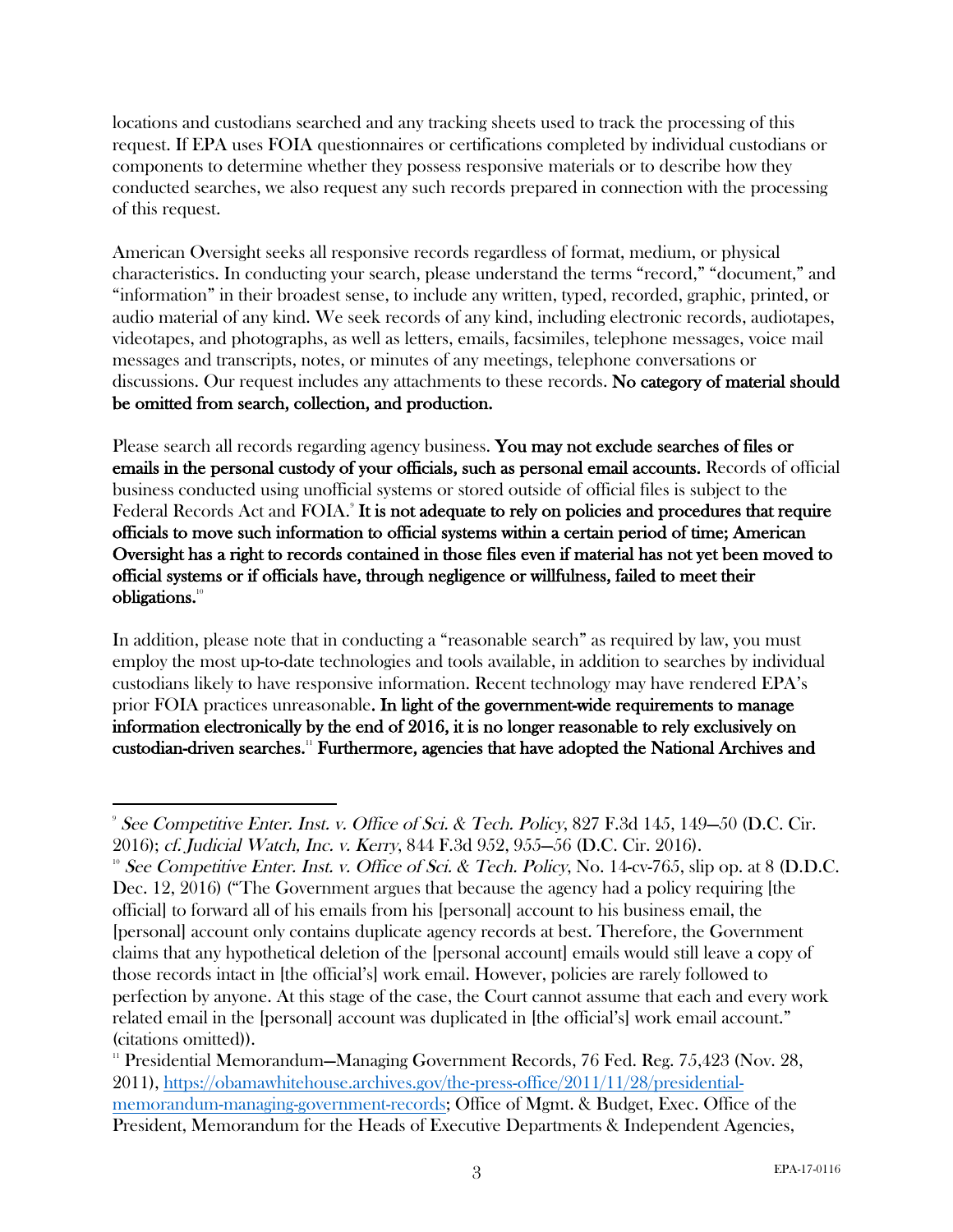Records Agency (NARA) Capstone program, or similar policies, now maintain emails in a form that is reasonably likely to be more complete than individual custodians' files. For example, a custodian may have deleted a responsive email from his or her email program, but EPA's archiving tools would capture that email under Capstone. Accordingly, American Oversight insists that EPA use the most up-to-date technologies to search for responsive information and take steps to ensure that the most complete repositories of information are searched. American Oversight is available to work with you to craft appropriate search terms. However, custodian searches are still required; agencies may not have direct access to files stored in .PST files, outside of network drives, in paper format, or in personal email accounts.

Under the FOIA Improvement Act of 2016, agencies must adopt a presumption of disclosure, withholding information "only if . . . disclosure would harm an interest protected by an exemption" or "disclosure is prohibited by law."12 If it is your position that any portion of the requested records is exempt from disclosure, American Oversight requests that you provide an index of those documents as required under Vaughn v. Rosen, 484 F.2d 820 (D.C. Cir. 1973), cert. denied, 415 U.S. 977 (1974). As you are aware, a Vaughn index must describe each document claimed as exempt with sufficient specificity "to permit a reasoned judgment as to whether the material is actually exempt under FOIA."<sup>13</sup> Moreover, the *Vaughn* index "must describe each document or portion thereof withheld, and for each withholding it must discuss the consequences of disclosing the sought-after information."14 Further, "the withholding agency must supply 'a relatively detailed justification, specifically identifying the reasons why a particular exemption is relevant and correlating those claims with the particular part of a withheld document to which they apply.'"15

In the event some portions of the requested records are properly exempt from disclosure, please disclose any reasonably segregable non-exempt portions of the requested records. If it is your position that a document contains non-exempt segments, but that those non-exempt segments are so dispersed throughout the document as to make segregation impossible, please state what portion of the document is non-exempt, and how the material is dispersed throughout the document.16 Claims of nonsegregability must be made with the same degree of detail as required for claims of exemptions in a *Vaughn* index. If a request is denied in whole, please state specifically that it is not reasonable to segregate portions of the record for release.

You should institute a preservation hold on information responsive to this request. American Oversight intends to pursue all legal avenues to enforce its right of access under FOIA, including litigation if necessary. Accordingly, EPA is on notice that litigation is reasonably foreseeable.

To ensure that this request is properly construed, that searches are conducted in an adequate but efficient manner, and that extraneous costs are not incurred, American Oversight welcomes an

 "Managing Government Records Directive," M-12-18 (Aug. 24, 2012), https://www.archives.gov/files/records-mgmt/m-12-18.pdf.<br><sup>12</sup> FOIA Improvement Act of 2016 § 2 (Pub. L. No. 114–185).

 $13$  Founding Church of Scientology v. Bell, 603 F.2d 945, 949 (D.C. Cir. 1979).

 $14$  King v. U.S. Dep't of Justice, 830 F.2d 210, 223–24 (D.C. Cir. 1987) (emphasis in original).

 $15$  Id. at 224 (citing Mead Data Central, Inc. v. U.S. Dep't of the Air Force, 566 F.2d 242, 251 (D.C. Cir. 1977)).

 $16$  Mead Data Central, 566 F.2d at 261.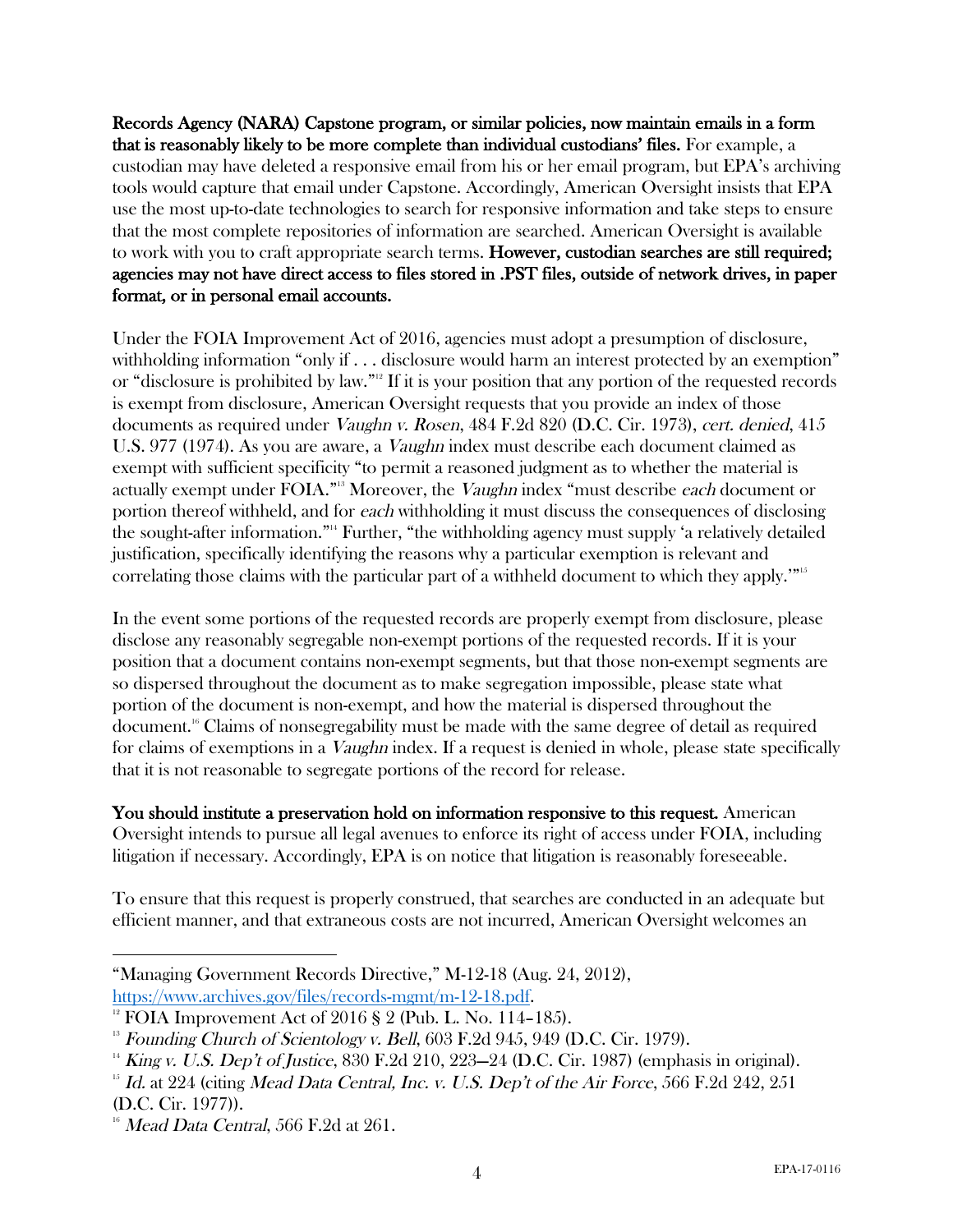opportunity to discuss its request with you before you undertake your search or incur search or duplication costs. By working together at the outset, American Oversight and EPA can decrease the likelihood of costly and time-consuming litigation in the future.

Where possible, please provide responsive material in electronic format by email or in PDF or TIF format on a USB drive. Please send any responsive material being sent by mail to American Oversight, 1030  $15^{\circ}$  Street, NW, Suite B255, Washington, DC 20005. If it will accelerate release of responsive records to American Oversight, please also provide responsive material on rolling basis.

#### Fee Waiver Request

In accordance with 5 U.S.C. §  $552(a)(4)(A)(iii)$  and 40 C.F.R. § 2.107(l), American Oversight requests a waiver of fees associated with processing this request for records. The subject of this request concerns the operations of the federal government, and the disclosures will likely contribute to a better understanding of relevant government procedures by the general public in a significant way.<sup>17</sup> Moreover, the request is primarily and fundamentally for non-commercial purposes.<sup>18</sup>

American Oversight requests a waiver of fees because disclosure of the requested information is "in the public interest because it is likely to contribute significantly to public understanding" of government operations and activities. <sup>19</sup> The requested records will help American Oversight and the general public understand the progress of this mammoth government project.

Media coverage of internal DHS reports indicates that the wall could cost \$21.6 billion and take less than four years to procure and build a barrier extending over  $1,250$  miles.<sup>20</sup> The environmental effect of such a massive project has been the subject of extensive media and stakeholder attention.<sup>21</sup>

<sup>21</sup> Deborah Brosnan, *Trump's Wall Plans Present An Environmental Quagmire*, THE HUFFINGTON POST (Feb. 23, 2017, 10:56 AM), http://www.huffingtonpost.com/entry/trumps-wallan-environmental-mexican-standoff\_us\_58aef36de4b01f4ab51c7732; Leah Donnella, The Environmental Consequences of a Wall on the U.S.-Mexico Border, NPR (Feb. 17, 2017, 8:01 AM), http://www.npr.org/sections/codeswitch/2017/02/17/514356130/the-environmentalconsequences-of-a-wall-on-the-u-s-mexico-border; Anna Hirtenstein & Joe Ryan, Scientists Warn Trump's Border Wall Will Be Bad for the Planet, BLOOMBERG (Jan. 27, 2017, 12:01 AM), https://www.bloomberg.com/news/articles/2017-01-26/scientists-warn-trump-s-border-wall-will-bebad-for-the-planet; Jerry Markon, Trump Says Building a U.S.-Mexico Wall Is 'Easy.' But Is It Really?, WASH. POST, July 17, 2015, https://www.washingtonpost.com/politics/trump-on-the-usmexico-border-building-a-wall-is-easy/2015/07/16/9a619668-2b0c-11e5-bd33- 395c05608059\_story.html?utm\_term=.301418a6be86; Rene Marsh, Trump Team Discussing Border Wall with Army Corps, Interior Department, CNN.COM (Jan. 13, 2017, 6:01 PM), http://www.cnn.com/2017/01/13/politics/donald-trump-mexico-wall-interior-army-corps/; Jonathan Sullivan, What Would Trump's Wall Mean for Wildlife?, BBC, Sept. 1, 2016,

  $17$  40 C.F.R. § 2.107(l)(1).

 $18$  Id.

 $19$  Id.; 40 C.F.R. § 2.107(l)(2)(i)-(iv).

 $2^{\circ}$  Ainsley, *supra* note 2.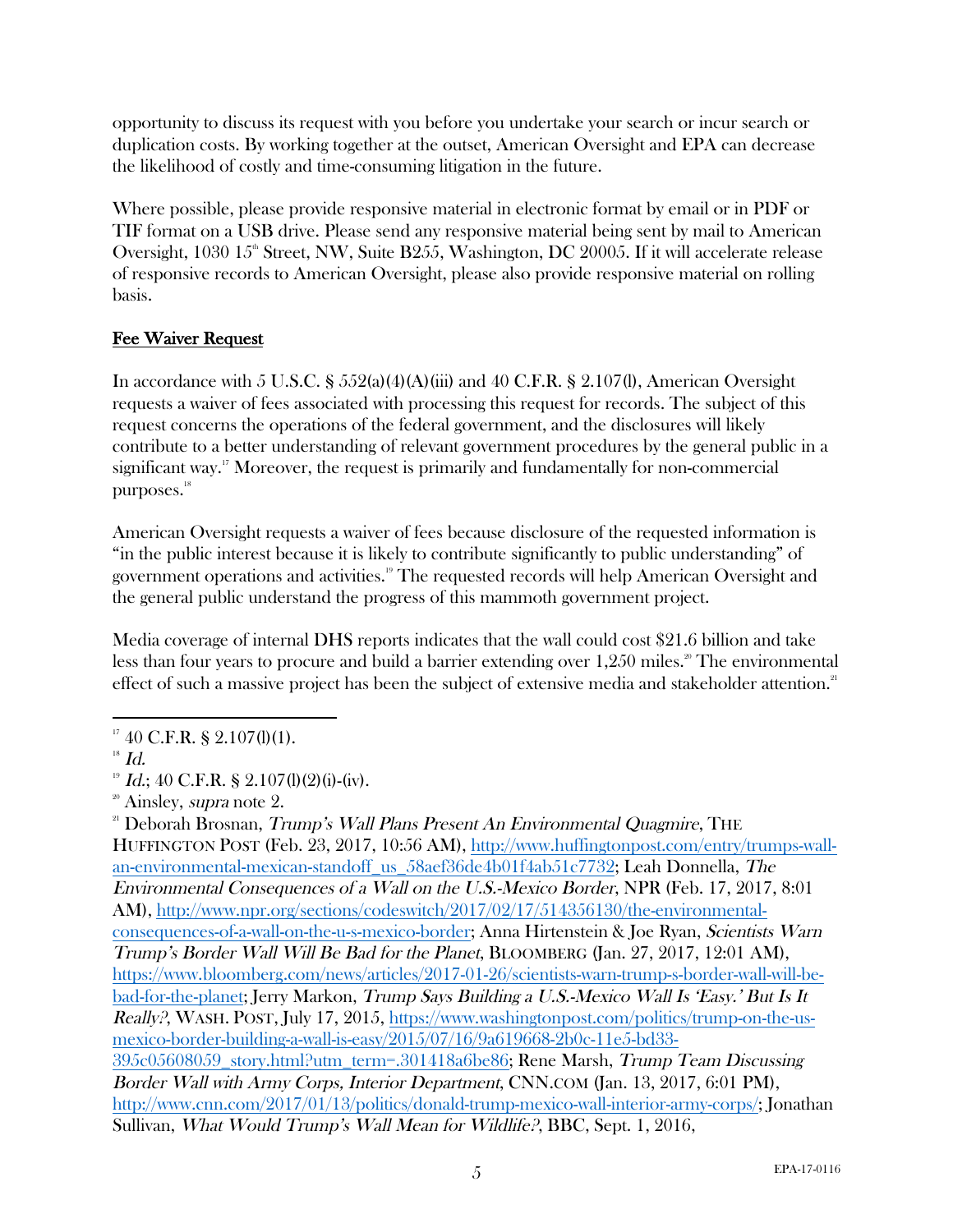Reports that the administration is seeking to forego legally required environmental assessments<sup>22</sup> is of significant public interest.23 The requested records would meaningfully inform how the administration is accounting for the impact of the proposed 1,250 miles of barrier and significantly enhance the public's understanding of how the federal government is adhering to its environmental obligations.

This request is primarily and fundamentally for non-commercial purposes.<sup>24</sup> As a  $501(c)(3)$ nonprofit, American Oversight does not have a commercial purpose and the release of the information requested is not in American Oversight's financial interest. American Oversight's mission is to promote transparency in government, to educate the public about government activities, and to ensure the accountability of government officials. American Oversight will use the information gathered, and its analysis of it, to educate the public through reports, press releases, or other media. American Oversight will also make materials it gathers available on our public website and promote their availability on social media platforms, such as Facebook and Twitter.<sup>25</sup> This particular FOIA request is part of a public project conducted by American Oversight called "Audit the Wall," where the organization is gathering and analyzing information and commenting on public releases of information related to the administration's proposed construction of a barrier along the U.S.-Mexico border. $26$ 

Accordingly, American Oversight qualifies for a fee waiver.

## Application for Expedited Processing

Pursuant to 5 U.S.C. § 552(a)(6)(E)(1) and 40 C.F.R. § 2.104(e), American Oversight requests that EPA expedite the processing of this request.

I certify to be true and correct to the best of my knowledge and belief, that there is an urgent need to inform the public about the federal government activity that is the subject of this request. News

serious-environmental-damage/; Daniella Silva & Suzanne Gamboa, Trump's Border Wall 'Catastrophic' for Environment, Endangered Species: Activists, NBC NEWS (Apr. 22, 2017, 11:25 AM), http://www.nbcnews.com/science/environment/trump-s-border-wall-catastrophic-

environment-endangered-species-activists-n748446.<br><sup>24</sup> 40 C.F.R. § 2.107(l)(1); 40 C.F.R. § 2.107(l)(3)(i)-(ii).

 http://www.bbc.com/news/science-environment-37200583; Justin Worland, The Problem With President Trump's Wall that No One Is Talking About, TIME, Jan. 26, 2017, http://time.com/4650178/donald-trump-border-wall-environment/.<br>
<sup>22</sup> See Ainsley, *supra* note 2.

 $23$  See Erika Bolstad, Trump's Wall Could Cause Serious Environmental Damage, SCIENTIFIC AMERICAN, Jan. 26, 2017, https://www.scientificamerican.com/article/trumps-wall-could-cause-

 $25$  American Oversight currently has over 10,800 page likes on Facebook, and over  $29,700$ followers on Twitter. American Oversight, FACEBOOK, https://www.facebook.com/weareoversight/ (last visited Apr. 27, 2017); American Oversight (@weareoversight), TWITTER, https://twitter.com/weareoversight (last visited Apr. 27, 2017).

<sup>&</sup>lt;sup>26</sup> Audit the Wall, AMERICAN OVERSIGHT, www.auditthewall.org.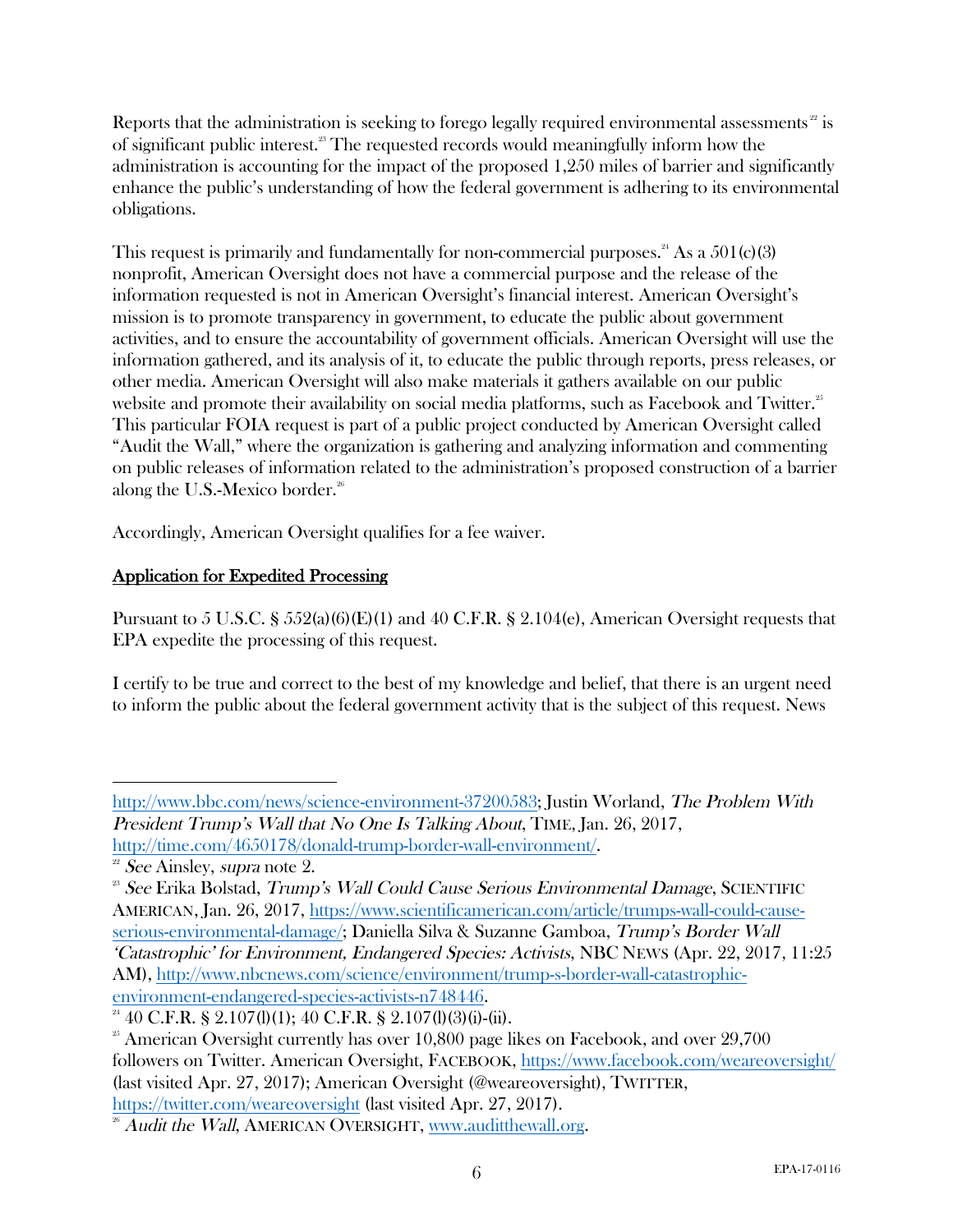stories about the wall are published regularly.<sup>27</sup> Despite not having secured funding, the DHS has already issued multiple requests for proposals related to the wall.<sup>28</sup> The administration has been described as moving with "extreme haste" on the procurement process.<sup>29</sup> U.S. Customs and Border Protection has said that winning contractors selected to build wall prototypes will be selected by June  $1.^{\circ}$  Secretary of Homeland Security John F. Kelly has previously committed to

https://www.propublica.org/article/trumps-wall-how-much-money-does-the-government-have-for-itnow; Phillip Molnar & Lyndsay Winkley, Trump's Border Wall Will Get Its Start in San Diego County, L.A. TIMES, Apr. 10, 2017, http://www.latimes.com/local/lanow/la-me-san-diego-borderwall-20170410-story.html; Ron Nixon, Border Wall Cost 3 Times Estimates, Senate Democrats' Report Says, N.Y. TIMES, Apr. 18, 2017, https://www.nytimes.com/2017/04/18/us/politics/senatedemocrats-border-wall-cost-trump.html; Nicki Rossoll, Despite Trump Campaign Promise, Tillerson Had 'No Conversation' with Mexico Paying for Border Wall, ABC NEWS (Apr. 9, 2017, 9:01 AM), http://abcnews.go.com/Politics/trump-campaign-promise-tillerson-conversation-mexico-

 <sup>27</sup> See, e.g., Jim Acosta & Theodore Schleifer, Mulvaney Says No Shutdown, Even with Border Ask, CNN (Apr. 21, 2017, 2:26 PM), http://www.cnn.com/2017/04/21/politics/mick-mulvaneyborder-wall/; Editorial Board, Up Against the Wall, N.Y. TIMES, Apr. 8, 2017,

https://www.nytimes.com/2017/04/08/opinion/up-against-the-wall.html; Fox & Friends, Bids to Build President Trump's Border Wall Due Today, FOXNEWS INSIDER (Apr. 4, 2017, 7:59 AM), http://insider.foxnews.com/2017/04/04/mexico-border-wall-bids-due-today-president-trump-illegalimmigration-policy; T. Christian Miller, Trump's Wall: How Much Money Does the Government Have for It Now?, PROPUBLICA (Apr. 13, 2017, 1:34 PM),

paying-border/story?id=46685291; Andrew Taylor, President Trump's Budget Chief Says Spending Bill Must Have Border Wall Funding, TIME, Apr. 20, 2017,

http://time.com/4749678/mick-mulvaney-budget-border-wall-funding-government-shutdown/; Alex Veiga, Who Would Gain from Trump's Border Wall?, DETROIT NEWS, Apr. 1, 2017, http://www.detroitnews.com/story/news/nation/2017/04/01/border-wall-trump/99907624/.

<sup>28</sup> FED. BUS. OPPORTUNITIES, Solicitation No. 2017-JC-RT-0001,

https://www.fbo.gov/index?id=f61a85538f383ec3ed9cac3c9e21d6f1 (last visited Apr. 21, 2017); FED. BUS. OPPORTUNITIES, Solicitation No. HSBP1017R0022,

https://www.fbo.gov/index?s=opportunity&mode=form&id=6d883f07a72d10347a0304089f00f1eb &tab=core&\_cview=1 (last visited Apr. 21, 2017); FED. BUS. OPPORTUNITIES, Solicitation No. HSBP1017R0023,

https://www.fbo.gov/index?s=opportunity&mode=form&id=5eb4c7553ad9aeb62ad3ecf7f216ef3c& tab=core&\_cview=1 (last visited Apr. 21, 2017); see, e.g., Dan Frosch, Bidding Process for U.S. Border-Wall Construction Begins, WALL ST. J., Mar. 18, 2017,

https://www.wsj.com/articles/bidding-process-for-u-s-border-wall-construction-begins-1489869241; Margaret Hartmann, Trump's 'Big, Beautiful' Border Wall Threatened by Political Reality, NEW YORK (Mar. 10, 2017, 4:34 AM), http://nymag.com/daily/intelligencer/2017/03/trumps-borderwall-threatened-by-political-reality.html.

 $^{29}$  Kriston Capps, Almost 200 Firms Have Bid to Build Trump's Border Wall, GOV'T EXEC., Feb. 28, 2017, http://www.govexec.com/contracting/2017/02/almost-200-firms-have-bid-build-trumps-

border-wall/135754/ ("The extreme haste of the government's procurement process is matched only by the breakneck speed with which the government plans to build the wall.").

<sup>&</sup>lt;sup>30</sup> Elliot Spagat, *Border Wall Contractors Brace for Hostile Environment*, ASSOCIATED PRESS, Apr. 4, 2017, https://apnews.com/0ebfb4522e734425b5e1ff60998da158/Border-wall-contractorsbrace-for-hostile-environment.